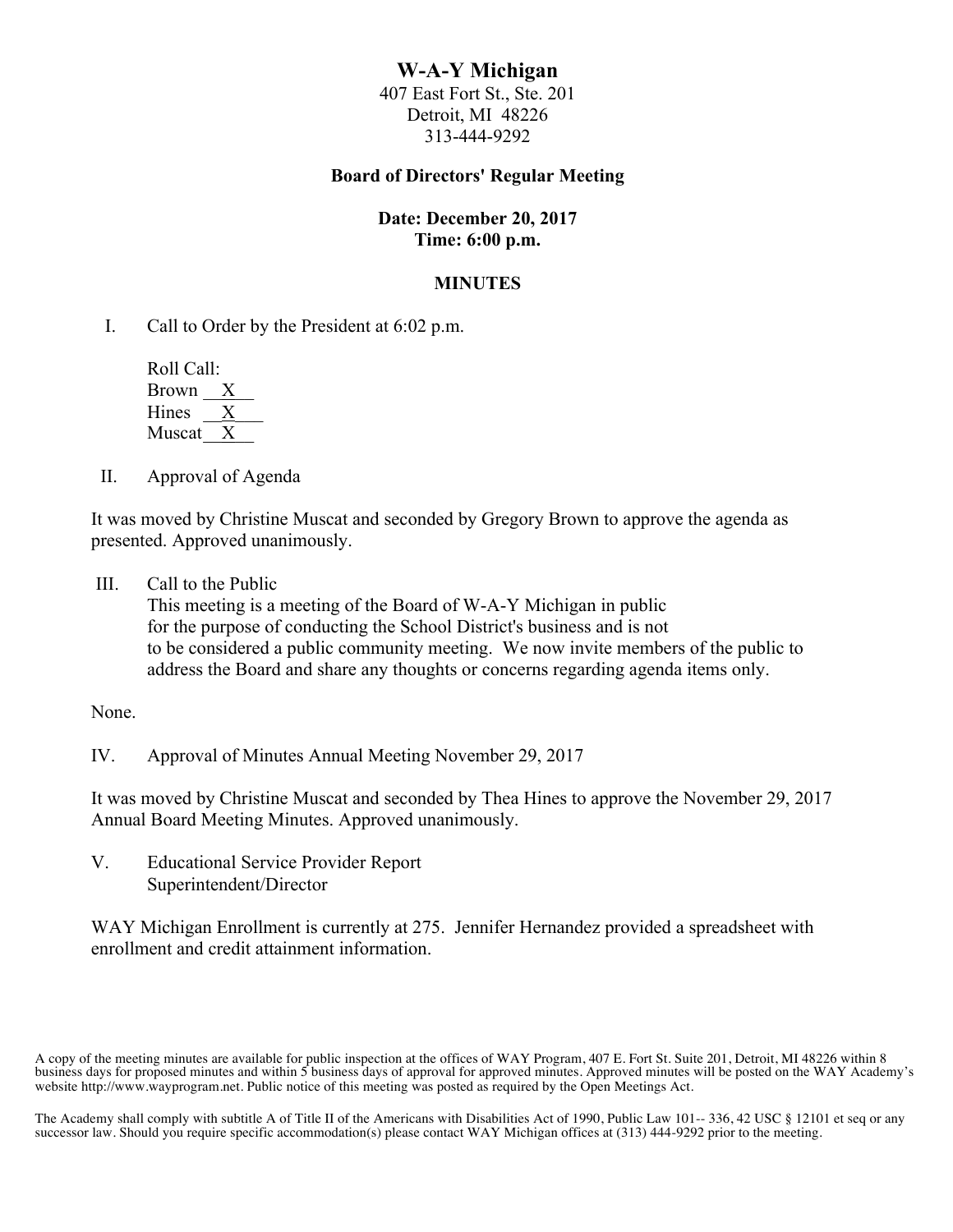# **W-A-Y Michigan** 407 East Fort St., Ste. 201 Detroit, MI 48226

# 313-444-9292

Points of Pride: We are seeing a decreased number of researchers earning zero credit from 56 in October to 33 in November. 20 are on the list for the first time; 4 are within 4 credits of graduating, 11 have been on the List 2 months; 1 is within 3 credits of graduating, 1 has been on the list for 3 months; this researcher has been hospitalized for the last 3 months.

One researcher who dual enrolled earned an A in Calculus and an A in College Writing at Kensington Valley Community College.

Two new graduates; diplomas are on order.

100% EDP's are ready and submitted.

Jennifer Hernandez shared a preview of the new WAY Michigan Website with the board members.

VI. Treasurer Report

A. Discussion Items:

1. November 2017 Financial Reports

Kelli Glenn shared the treasurer report with the board and provided a handout. Board asked for clarification on a couple of journal entries, which Ms. Glenn provided to the Board. Board asked for clarification on employee Erica Breshgold. Ms. Glenn shared that Ms. Breshgold is providing Special Education instruction to some of our WAY Michigan researchers.

B. Actions Items:

1. Accept November 2017 Financial Reports

It was moved by Christine Muscat and seconded by Thea Hines to accept the November 2017 Financial Report as presented. Approved unanimously.

VII. Correspondence

Discussion around recent WAY Michigan Staff Review

VIII. Central Michigan University liaison updates

Meghan Brown – Not in attendance

IX. Old Business

A. Discussion Items: None.

A copy of the meeting minutes are available for public inspection at the offices of WAY Program, 407 E. Fort St. Suite 201, Detroit, MI 48226 within 8 business days for proposed minutes and within 5 business days of approval for approved minutes. Approved minutes will be posted on the WAY Academy's website http://www.wayprogram.net. Public notice of this meeting was posted as required by the Open Meetings Act.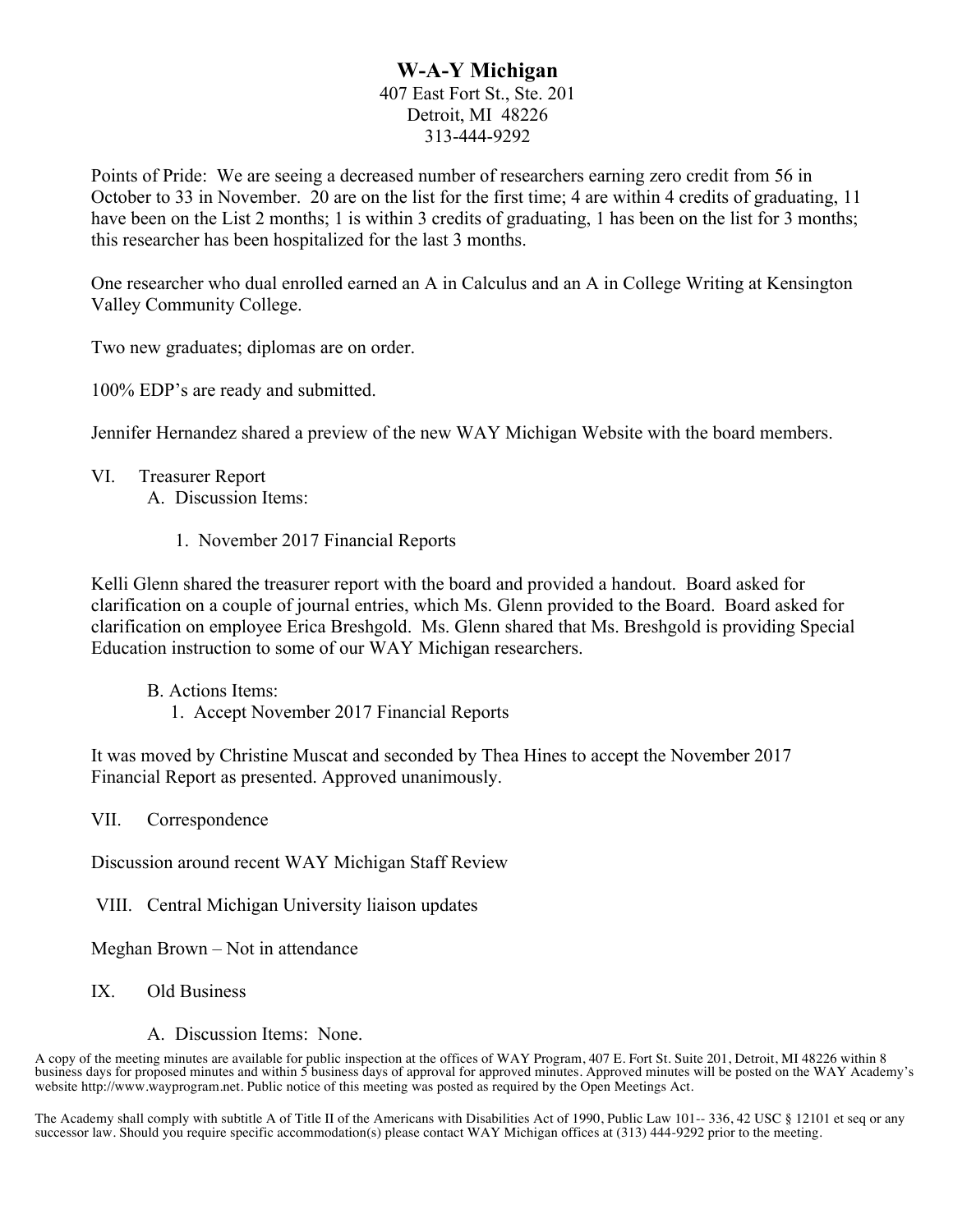## **W-A-Y Michigan** 407 East Fort St., Ste. 201 Detroit, MI 48226 313-444-9292

B. Action Items: None.

## X. New Business

- A: Discussion Items:
	- 1. Transparency Reporting Certification Form

Kelli Glenn shared on the Transparency Reporting Certification Form and the compliance criteria for items listed on the form.

2. December 2017 Budget Amendment

Kelli Glenn shared on the December 2017 Budget Amendment and provided the board with a handout. Total expenditures are at \$2.1 Million. Budget is based on current enrollment from the Fall count. We have a blended enrollment (Spring 2017 & Fall 2017) of 256, which is what determines the State funding for WAY Michigan.

The state delays special education payments by one year. State allocations to WAY Michigan appear to have increased this year.

Board asked for clarification on Data Coach positions. Ms. Hernandez shared the data coach job description with the board and provided explanation as to their role at WAY Michigan.

3. Contract Amendment Request

Jennifer Hernandez shared on the Resolution requesting a Contract Amendment. Ms. Hernandez noted there are several pieces that we are requesting to be added and/or updated.

- 4. Recommendation to approve Amy Long as WAY Michigan Board Member
- B: Action Items:
	- 1. Accept Transparency Reporting Certification Form

It was moved by Christine Muscat and seconded by Gregory Brown to accept the Transparency Reporting Certification Form as presented. Approved unanimously.

2. Approve December 2017 Budget Amendment

A copy of the meeting minutes are available for public inspection at the offices of WAY Program, 407 E. Fort St. Suite 201, Detroit, MI 48226 within 8 business days for proposed minutes and within 5 business days of approval for approved minutes. Approved minutes will be posted on the WAY Academy's website http://www.wayprogram.net. Public notice of this meeting was posted as required by the Open Meetings Act.